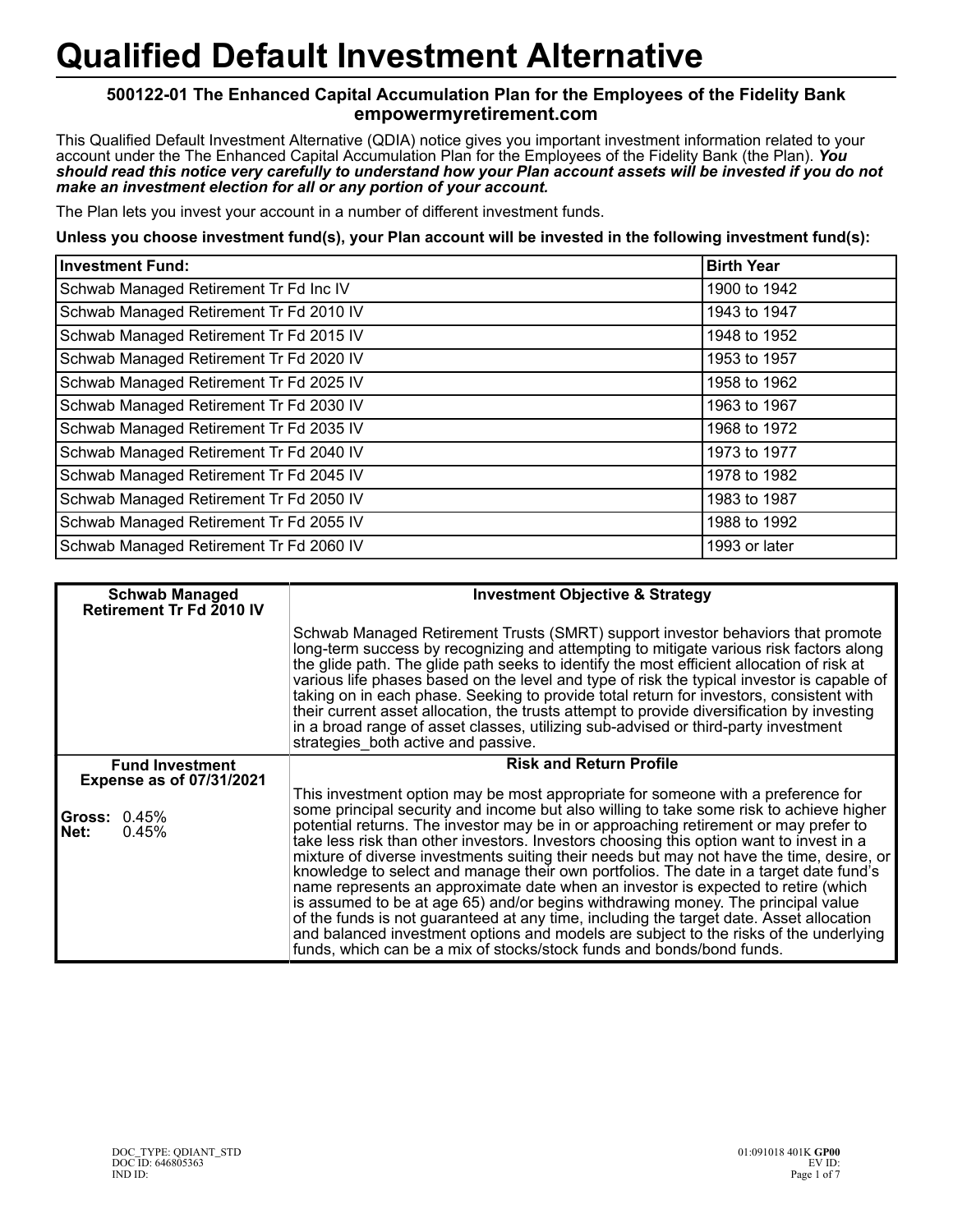| <b>Schwab Managed</b><br><b>Retirement Tr Fd 2015 IV</b>         | <b>Investment Objective &amp; Strategy</b>                                                                                                                                                                                                                                                                                                                                                                                                                                                                                                                                                                                                                                                                                                                                                                                                                                                                                                                               |
|------------------------------------------------------------------|--------------------------------------------------------------------------------------------------------------------------------------------------------------------------------------------------------------------------------------------------------------------------------------------------------------------------------------------------------------------------------------------------------------------------------------------------------------------------------------------------------------------------------------------------------------------------------------------------------------------------------------------------------------------------------------------------------------------------------------------------------------------------------------------------------------------------------------------------------------------------------------------------------------------------------------------------------------------------|
|                                                                  | Schwab Managed Retirement Trusts (SMRT) support investor behaviors that promote<br>long-term success by recognizing and attempting to mitigate various risk factors along<br>the glide path. The glide path seeks to identify the most efficient allocation of risk at<br>various life phases based on the level and type of risk the typical investor is capable of<br>taking on in each phase. Seeking to provide total return for investors, consistent with<br>their current asset allocation, the trusts attempt to provide diversification by investing<br>in a broad range of asset classes, utilizing sub-advised or third-party investment<br>strategies both active and passive.                                                                                                                                                                                                                                                                               |
| <b>Fund Investment</b>                                           | <b>Risk and Return Profile</b>                                                                                                                                                                                                                                                                                                                                                                                                                                                                                                                                                                                                                                                                                                                                                                                                                                                                                                                                           |
| <b>Expense as of 07/31/2021</b>                                  |                                                                                                                                                                                                                                                                                                                                                                                                                                                                                                                                                                                                                                                                                                                                                                                                                                                                                                                                                                          |
| Gross: 0.45%<br>0.45%<br>Net:                                    | This investment option may be most appropriate for someone willing to take some risk<br>to achieve higher potential returns but also seeking income as a secondary objective.<br>The investor may be in or approaching retirement or may prefer to take less risk than<br>other investors. Investors choosing this option want to invest in a mixture of diverse<br>investments suiting their needs but may not have the time, desire, or knowledge<br>to select and manage their own portfolios. The date in a target date fund's name<br>represents an approximate date when an investor is expected to retire (which is<br>assumed to be at age 65) and/or begins withdrawing money. The principal value of<br>the funds is not guaranteed at any time, including the target date. Asset allocation and<br>balanced investment options and models are subject to the risks of the underlying<br>funds, which can be a mix of stocks/stock funds and bonds/bond funds. |
| <b>Schwab Managed</b><br>Retirement Tr Fd 2020 IV                | <b>Investment Objective &amp; Strategy</b>                                                                                                                                                                                                                                                                                                                                                                                                                                                                                                                                                                                                                                                                                                                                                                                                                                                                                                                               |
|                                                                  | Schwab Managed Retirement Trusts (SMRT) support investor behaviors that promote<br>long-term success by recognizing and attempting to mitigate various risk factors along<br>the glide path. The glide path seeks to identify the most efficient allocation of risk at<br>various life phases based on the level and type of risk the typical investor is capable of<br>taking on in each phase. Seeking to provide total return for investors, consistent with<br>their current asset allocation, the trusts attempt to provide diversification by investing<br>in a broad range of asset classes, utilizing sub-advised or third-party investment<br>strategies_both active and passive.                                                                                                                                                                                                                                                                               |
| <b>Fund Investment</b>                                           | <b>Risk and Return Profile</b>                                                                                                                                                                                                                                                                                                                                                                                                                                                                                                                                                                                                                                                                                                                                                                                                                                                                                                                                           |
| <b>Expense as of 07/31/2021</b><br>Gross: 0.45%<br>Net:<br>0.45% | This investment option may be most appropriate for someone willing to take some<br>risk to achieve higher potential returns. The investor may be approaching retirement,<br>with a short investment horizon, or may prefer to take less risk than other investors.<br>Investors choosing this option want to invest in a mixture of diverse investments<br>suiting their needs but may not have the time, desire, or knowledge to select their<br>own portfolios. The date in a target date fund's name represents an approximate<br>date when an investor is expected to retire (which is assumed to be at age 65) and/or<br>begins withdrawing money. The principal value of the funds is not guaranteed at any<br>time, including the target date. Asset allocation and balanced investment options and<br>models are subject to the risks of the underlying funds, which can be a mix of stocks/<br>stock funds and bonds/bond funds.                                |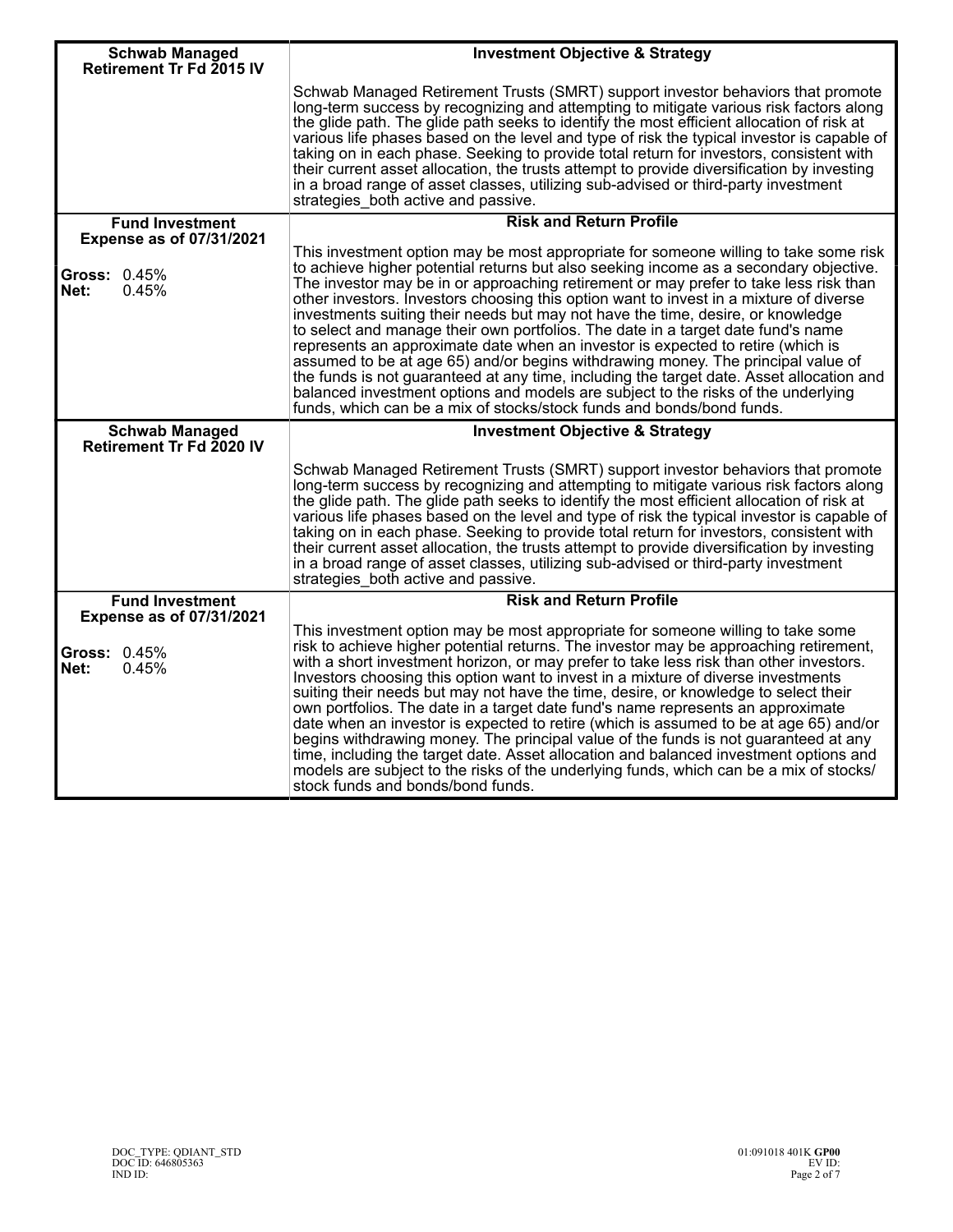| <b>Schwab Managed</b>                                            | <b>Investment Objective &amp; Strategy</b>                                                                                                                                                                                                                                                                                                                                                                                                                                                                                                                                                                                                                                                                                                                                                                                                                                                                                                |
|------------------------------------------------------------------|-------------------------------------------------------------------------------------------------------------------------------------------------------------------------------------------------------------------------------------------------------------------------------------------------------------------------------------------------------------------------------------------------------------------------------------------------------------------------------------------------------------------------------------------------------------------------------------------------------------------------------------------------------------------------------------------------------------------------------------------------------------------------------------------------------------------------------------------------------------------------------------------------------------------------------------------|
| Retirement Tr Fd 2025 IV                                         | Schwab Managed Retirement Trusts (SMRT) support investor behaviors that promote<br>long-term success by recognizing and attempting to mitigate various risk factors along<br>the glide path. The glide path seeks to identify the most efficient allocation of risk at<br>various life phases based on the level and type of risk the typical investor is capable of<br>taking on in each phase. Seeking to provide total return for investors, consistent with<br>their current asset allocation, the trusts attempt to provide diversification by investing<br>in a broad range of asset classes, utilizing sub-advised or third-party investment<br>strategies both active and passive.                                                                                                                                                                                                                                                |
| <b>Fund Investment</b><br><b>Expense as of 07/31/2021</b>        | <b>Risk and Return Profile</b>                                                                                                                                                                                                                                                                                                                                                                                                                                                                                                                                                                                                                                                                                                                                                                                                                                                                                                            |
| Gross: 0.45%<br>Net:<br>0.45%                                    | This investment option may be most appropriate for someone willing to take some<br>risk to achieve higher potential returns. The investor may be approaching retirement,<br>with a short investment horizon, or may prefer to take less risk than other investors.<br>Investors choosing this option want to invest in a mixture of diverse investments<br>suiting their needs but may not have the time, desire, or knowledge to select their<br>own portfolios. The date in a target date fund's name represents an approximate<br>date when an investor is expected to retire (which is assumed to be at age 65) and/or<br>begins withdrawing money. The principal value of the funds is not guaranteed at any<br>time, including the target date. Asset allocation and balanced investment options and<br>models are subject to the risks of the underlying funds, which can be a mix of stocks/<br>stock funds and bonds/bond funds. |
| <b>Schwab Managed</b><br>Retirement Tr Fd 2030 IV                | <b>Investment Objective &amp; Strategy</b>                                                                                                                                                                                                                                                                                                                                                                                                                                                                                                                                                                                                                                                                                                                                                                                                                                                                                                |
|                                                                  | Schwab Managed Retirement Trusts (SMRT) support investor behaviors that promote<br>long-term success by recognizing and attempting to mitigate various risk factors along<br>the glide path. The glide path seeks to identify the most efficient allocation of risk at<br>various life phases based on the level and type of risk the typical investor is capable of<br>taking on in each phase. Seeking to provide total return for investors, consistent with<br>their current asset allocation, the trusts attempt to provide diversification by investing<br>in a broad range of asset classes, utilizing sub-advised or third-party investment<br>strategies_both active and passive.                                                                                                                                                                                                                                                |
| <b>Fund Investment</b>                                           | <b>Risk and Return Profile</b>                                                                                                                                                                                                                                                                                                                                                                                                                                                                                                                                                                                                                                                                                                                                                                                                                                                                                                            |
| <b>Expense as of 07/31/2021</b><br>Gross: 0.45%<br>0.45%<br>Net: | This investment option may be most appropriate for someone willing to balance the<br>risk of principal fluctuation with the potential for greater capital growth over time. The<br>investor may have a medium investment horizon. Investors choosing this option want<br>to invest in a mixture of diverse investments suiting their needs but may not have the<br>time, desire, or knowledge to select their own portfolios. The date in a target date<br>fund's name represents an approximate date when an investor is expected to retire<br>(which is assumed to be at age 65) and/or begins withdrawing money. The principal<br>value of the funds is not guaranteed at any time, including the target date. Asset<br>allocation and balanced investment options and models are subject to the risks of the<br>underlying funds, which can be a mix of stocks/stock funds and bonds/bond funds.                                      |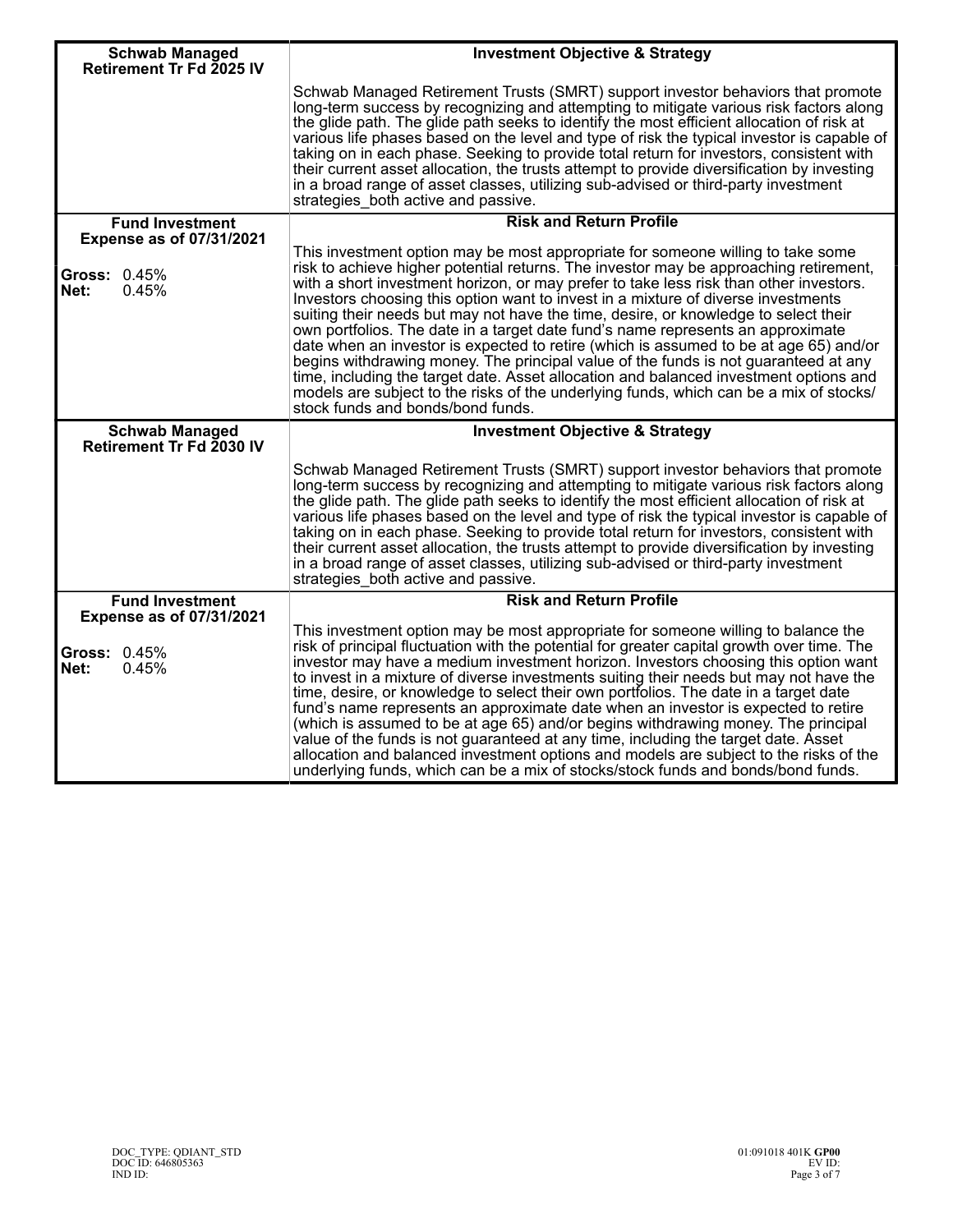| <b>Schwab Managed</b><br>Retirement Tr Fd 2035 IV                       | <b>Investment Objective &amp; Strategy</b>                                                                                                                                                                                                                                                                                                                                                                                                                                                                                                                                                                                                                                                                                                                                                                                                                                       |
|-------------------------------------------------------------------------|----------------------------------------------------------------------------------------------------------------------------------------------------------------------------------------------------------------------------------------------------------------------------------------------------------------------------------------------------------------------------------------------------------------------------------------------------------------------------------------------------------------------------------------------------------------------------------------------------------------------------------------------------------------------------------------------------------------------------------------------------------------------------------------------------------------------------------------------------------------------------------|
|                                                                         | Schwab Managed Retirement Trusts (SMRT) support investor behaviors that promote<br>long-term success by recognizing and attempting to mitigate various risk factors along<br>the glide path. The glide path seeks to identify the most efficient allocation of risk at<br>various life phases based on the level and type of risk the typical investor is capable of<br>taking on in each phase. Seeking to provide total return for investors, consistent with<br>their current asset allocation, the trusts attempt to provide diversification by investing<br>in a broad range of asset classes, utilizing sub-advised or third-party investment<br>strategies both active and passive.                                                                                                                                                                                       |
| <b>Fund Investment</b>                                                  | <b>Risk and Return Profile</b>                                                                                                                                                                                                                                                                                                                                                                                                                                                                                                                                                                                                                                                                                                                                                                                                                                                   |
| <b>Expense as of 07/31/2021</b><br><b>Gross: 0.45%</b><br>0.45%<br>Net: | This investment option may be most appropriate for someone willing to balance the<br>risk of principal fluctuation with the potential for greater capital growth over time.<br>The investor may have a medium investment horizon, or may prefer to take less<br>risk than more aggressive investors. Investors choosing this option want to invest<br>in a mixture of diverse investments suiting their needs but may not have the time,                                                                                                                                                                                                                                                                                                                                                                                                                                         |
|                                                                         | desire, or knowledge to select their own portfolios. The date in a target date fund's<br>name represents an approximate date when an investor is expected to retire (which<br>is assumed to be at age 65) and/or begins withdrawing money. The principal value<br>of the funds is not guaranteed at any time, including the target date. Asset allocation<br>and balanced investment options and models are subject to the risks of the underlying<br>funds, which can be a mix of stocks/stock funds and bonds/bond funds.                                                                                                                                                                                                                                                                                                                                                      |
| <b>Schwab Managed</b><br>Retirement Tr Fd 2040 IV                       | <b>Investment Objective &amp; Strategy</b>                                                                                                                                                                                                                                                                                                                                                                                                                                                                                                                                                                                                                                                                                                                                                                                                                                       |
|                                                                         | Schwab Managed Retirement Trusts (SMRT) support investor behaviors that promote<br>long-term success by recognizing and attempting to mitigate various risk factors along<br>the glide path. The glide path seeks to identify the most efficient allocation of risk at<br>various life phases based on the level and type of risk the typical investor is capable of<br>taking on in each phase. Seeking to provide total return for investors, consistent with<br>their current asset allocation, the trusts attempt to provide diversification by investing<br>in a broad range of asset classes, utilizing sub-advised or third-party investment<br>strategies_both active and passive.                                                                                                                                                                                       |
| <b>Fund Investment</b>                                                  | <b>Risk and Return Profile</b>                                                                                                                                                                                                                                                                                                                                                                                                                                                                                                                                                                                                                                                                                                                                                                                                                                                   |
| <b>Expense as of 07/31/2021</b><br>Gross: 0.45%<br>Net:<br>0.45%        | This investment option may be most appropriate for someone with a high priority<br>for capital growth and willing to accept a greater degree of risk. The investor may<br>have a medium to long investment horizon, or may prefer to take less risk than more<br>aggressive investors. Investors choosing this option want to invest in a mixture<br>of diverse investments suiting their needs but may not have the time, desire, or<br>knowledge to select their own portfolios. The date in a target date fund's name<br>represents an approximate date when an investor is expected to retire (which is<br>assumed to be at age 65) and/or begins withdrawing money. The principal value of<br>the funds is not guaranteed at any time, including the target date. Asset allocation and<br>balanced investment options and models are subject to the risks of the underlying |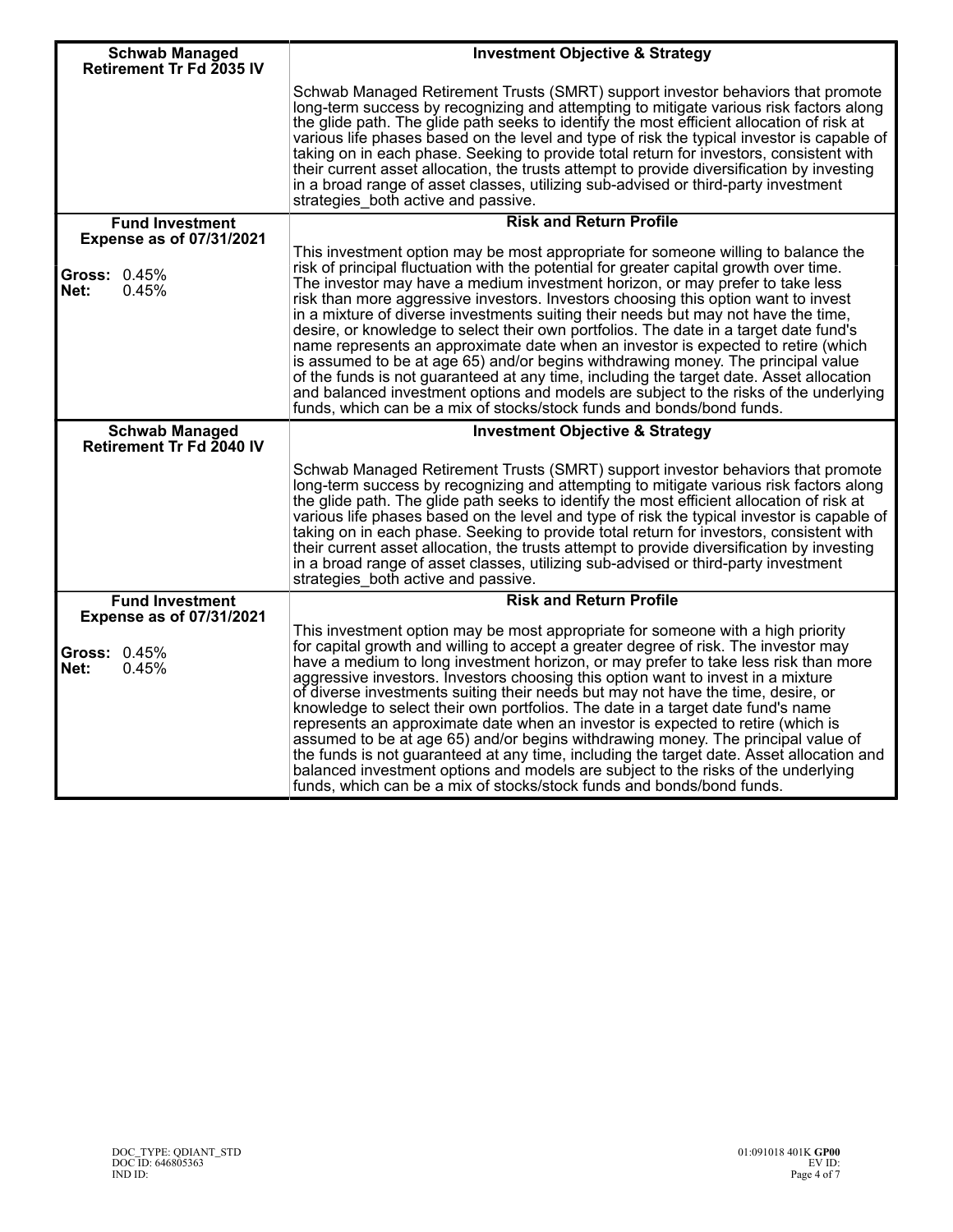| <b>Schwab Managed</b>                                                   | <b>Investment Objective &amp; Strategy</b>                                                                                                                                                                                                                                                                                                                                                                                                                                                                                                                                                                                                                                                                                                                                                                                                                                                                                          |
|-------------------------------------------------------------------------|-------------------------------------------------------------------------------------------------------------------------------------------------------------------------------------------------------------------------------------------------------------------------------------------------------------------------------------------------------------------------------------------------------------------------------------------------------------------------------------------------------------------------------------------------------------------------------------------------------------------------------------------------------------------------------------------------------------------------------------------------------------------------------------------------------------------------------------------------------------------------------------------------------------------------------------|
| Retirement Tr Fd 2045 IV                                                | Schwab Managed Retirement Trusts (SMRT) support investor behaviors that promote<br>long-term success by recognizing and attempting to mitigate various risk factors along<br>the glide path. The glide path seeks to identify the most efficient allocation of risk at<br>various life phases based on the level and type of risk the typical investor is capable of<br>taking on in each phase. Seeking to provide total return for investors, consistent with<br>their current asset allocation, the trusts attempt to provide diversification by investing<br>in a broad range of asset classes, utilizing sub-advised or third-party investment<br>strategies both active and passive.                                                                                                                                                                                                                                          |
| <b>Fund Investment</b>                                                  | <b>Risk and Return Profile</b>                                                                                                                                                                                                                                                                                                                                                                                                                                                                                                                                                                                                                                                                                                                                                                                                                                                                                                      |
| <b>Expense as of 07/31/2021</b><br><b>Gross: 0.45%</b><br>0.45%<br>Net: | This investment option may be most appropriate for someone with a high priority for<br>capital growth and willing to accept a greater degree of risk. The investor is comfortable<br>with the ups and downs of the market and has a long investment horizon. Investors<br>choosing this option want to invest in a mixture of diverse investments suiting their needs<br>but may not have the time, desire, or knowledge to select their own portfolios. The date in<br>a target date fund's name represents an approximate date when an investor is expected<br>to retire (which is assumed to be at age 65) and/or begins withdrawing money. The<br>principal value of the funds is not guaranteed at any time, including the target date. Asset<br>allocation and balanced investment options and models are subject to the risks of the<br>underlying funds, which can be a mix of stocks/stock funds and bonds/bond funds.     |
| <b>Schwab Managed</b><br><b>Retirement Tr Fd 2050 IV</b>                | <b>Investment Objective &amp; Strategy</b>                                                                                                                                                                                                                                                                                                                                                                                                                                                                                                                                                                                                                                                                                                                                                                                                                                                                                          |
|                                                                         | Schwab Managed Retirement Trusts (SMRT) support investor behaviors that promote<br>long-term success by recognizing and attempting to mitigate various risk factors along<br>the glide path. The glide path seeks to identify the most efficient allocation of risk at<br>various life phases based on the level and type of risk the typical investor is capable of<br>taking on in each phase. Seeking to provide total return for investors, consistent with<br>their current asset allocation, the trusts attempt to provide diversification by investing<br>in a broad range of asset classes, utilizing sub-advised or third-party investment<br>strategies both active and passive.                                                                                                                                                                                                                                          |
| <b>Fund Investment</b>                                                  | <b>Risk and Return Profile</b>                                                                                                                                                                                                                                                                                                                                                                                                                                                                                                                                                                                                                                                                                                                                                                                                                                                                                                      |
| <b>Expense as of 07/31/2021</b><br><b>Gross: 0.45%</b><br>Net:<br>0.45% | This investment option may be most appropriate for someone with a high priority<br>for capital growth and willing to accept a greater degree of risk. The investor is<br>comfortable with the ups and downs of the market and has a long investment horizon.<br>Investors choosing this option want to invest in a mixture of diverse investments<br>suiting their needs but may not have the time, desire, or knowledge to select their<br>own portfolios. The date in a target date fund's name represents an approximate<br>date when an investor is expected to retire (which is assumed to be at age 65) and/or<br>begins withdrawing money. The principal value of the funds is not guaranteed at any<br>time, including the target date. Asset allocation and balanced investment options and<br>models are subject to the risks of the underlying funds, which can be a mix of stocks/<br>stock funds and bonds/bond funds. |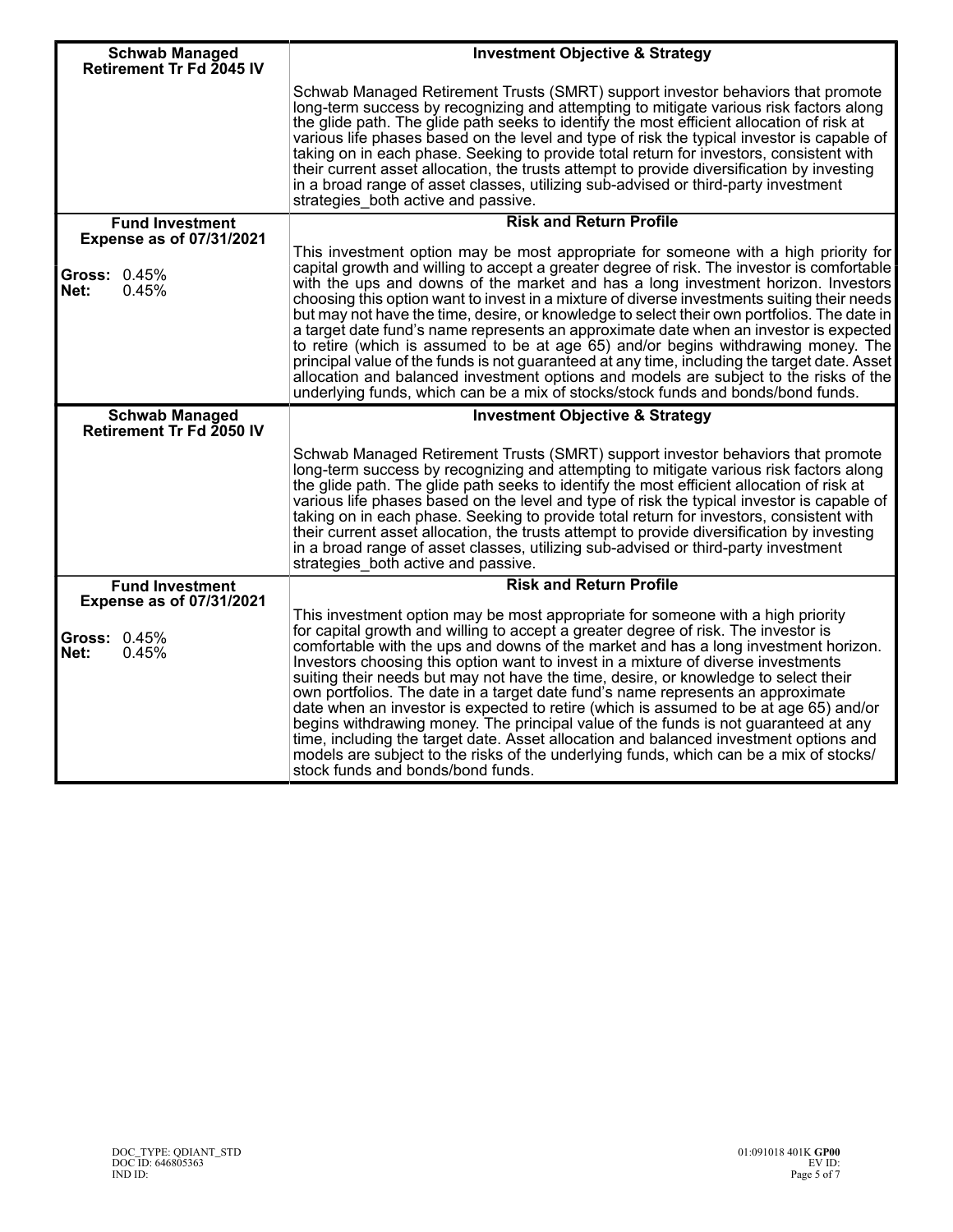| <b>Schwab Managed</b><br>Retirement Tr Fd 2055 IV         | <b>Investment Objective &amp; Strategy</b>                                                                                                                                                                                                                                                                                                                                                                                                                                                                                                                                                                                                                                                                                                                                                                                                                                                                                          |
|-----------------------------------------------------------|-------------------------------------------------------------------------------------------------------------------------------------------------------------------------------------------------------------------------------------------------------------------------------------------------------------------------------------------------------------------------------------------------------------------------------------------------------------------------------------------------------------------------------------------------------------------------------------------------------------------------------------------------------------------------------------------------------------------------------------------------------------------------------------------------------------------------------------------------------------------------------------------------------------------------------------|
|                                                           | Schwab Managed Retirement Trusts (SMRT) support investor behaviors that promote<br>long-term success by recognizing and attempting to mitigate various risk factors along<br>the glide path. The glide path seeks to identify the most efficient allocation of risk at<br>various life phases based on the level and type of risk the typical investor is capable of<br>taking on in each phase. Seeking to provide total return for investors, consistent with<br>their current asset allocation, the trusts attempt to provide diversification by investing<br>in a broad range of asset classes, utilizing sub-advised or third-party investment<br>strategies_both active and passive.                                                                                                                                                                                                                                          |
| <b>Fund Investment</b><br><b>Expense as of 07/31/2021</b> | <b>Risk and Return Profile</b>                                                                                                                                                                                                                                                                                                                                                                                                                                                                                                                                                                                                                                                                                                                                                                                                                                                                                                      |
| <b>Gross: 0.45%</b><br>Net:<br>0.45%                      | This investment option may be most appropriate for someone with a high priority<br>for capital growth and willing to accept a greater degree of risk. The investor is<br>comfortable with the ups and downs of the market and has a long investment horizon.<br>Investors choosing this option want to invest in a mixture of diverse investments<br>suiting their needs but may not have the time, desire, or knowledge to select their<br>own portfolios. The date in a target date fund's name represents an approximate<br>date when an investor is expected to retire (which is assumed to be at age 65) and/or<br>begins withdrawing money. The principal value of the funds is not guaranteed at any<br>time, including the target date. Asset allocation and balanced investment options and<br>models are subject to the risks of the underlying funds, which can be a mix of stocks/<br>stock funds and bonds/bond funds. |
| <b>Schwab Managed</b><br>Retirement Tr Fd 2060 IV         | <b>Investment Objective &amp; Strategy</b>                                                                                                                                                                                                                                                                                                                                                                                                                                                                                                                                                                                                                                                                                                                                                                                                                                                                                          |
|                                                           | Schwab Managed Retirement Trusts (SMRT) support investor behaviors that promote<br>long-term success by recognizing and attempting to mitigate various risk factors along<br>the glide path. The glide path seeks to identify the most efficient allocation of risk at<br>various life phases based on the level and type of risk the typical investor is capable of<br>taking on in each phase. Seeking to provide total return for investors, consistent with<br>their current asset allocation, the trusts attempt to provide diversification by investing<br>in a broad range of asset classes, utilizing sub-advised or third-party investment<br>strategies_both active and passive.                                                                                                                                                                                                                                          |
| <b>Fund Investment</b><br><b>Expense as of 07/31/2021</b> | <b>Risk and Return Profile</b>                                                                                                                                                                                                                                                                                                                                                                                                                                                                                                                                                                                                                                                                                                                                                                                                                                                                                                      |
| <b>Gross: 0.45%</b><br>Net:<br>0.45%                      | This investment option may be most appropriate for someone with a high priority<br>for capital growth and willing to accept a greater degree of risk. The investor is<br>comfortable with the ups and downs of the market and has a long investment horizon.<br>Investors choosing this option want to invest in a mixture of diverse investments<br>suiting their needs but may not have the time, desire, or knowledge to select their<br>own portfolios. The date in a target date fund's name represents an approximate<br>date when an investor is expected to retire (which is assumed to be at age 65) and/or<br>begins withdrawing money. The principal value of the funds is not guaranteed at any<br>time, including the target date. Asset allocation and balanced investment options and<br>models are subject to the risks of the underlying funds, which can be a mix of stocks/<br>stock funds and bonds/bond funds. |
| <b>Schwab Managed</b><br>Retirement Tr Fd Inc IV          | <b>Investment Objective &amp; Strategy</b>                                                                                                                                                                                                                                                                                                                                                                                                                                                                                                                                                                                                                                                                                                                                                                                                                                                                                          |
|                                                           | Schwab Managed Retirement Trusts (SMRT) support investor behaviors that promote<br>long-term success by recognizing and attempting to mitigate various risk factors along<br>the glide path. The glide path seeks to identify the most efficient allocation of risk at<br>various life phases based on the level and type of risk the typical investor is capable of<br>taking on in each phase. Seeking to provide total return for investors, consistent with<br>their current asset allocation, the trusts attempt to provide diversification by investing<br>in a broad range of asset classes, utilizing sub-advised or third-party investment<br>strategies_both active and passive.                                                                                                                                                                                                                                          |
| <b>Fund Investment</b><br><b>Expense as of 07/31/2021</b> | <b>Risk and Return Profile</b>                                                                                                                                                                                                                                                                                                                                                                                                                                                                                                                                                                                                                                                                                                                                                                                                                                                                                                      |
| <b>Gross: 0.45%</b><br>Net:<br>0.45%                      | This investment option may be most appropriate for someone whose highest priority<br>is principal security and is willing to accept lower potential return. The investor may<br>be in or approaching retirement or may prefer to take less risk than other investors.<br>Investors choosing this option want to invest in a mixture of diverse investments suiting<br>their needs but may not have the time, desire, or knowledge to select and manage their<br>own portfolios.                                                                                                                                                                                                                                                                                                                                                                                                                                                     |